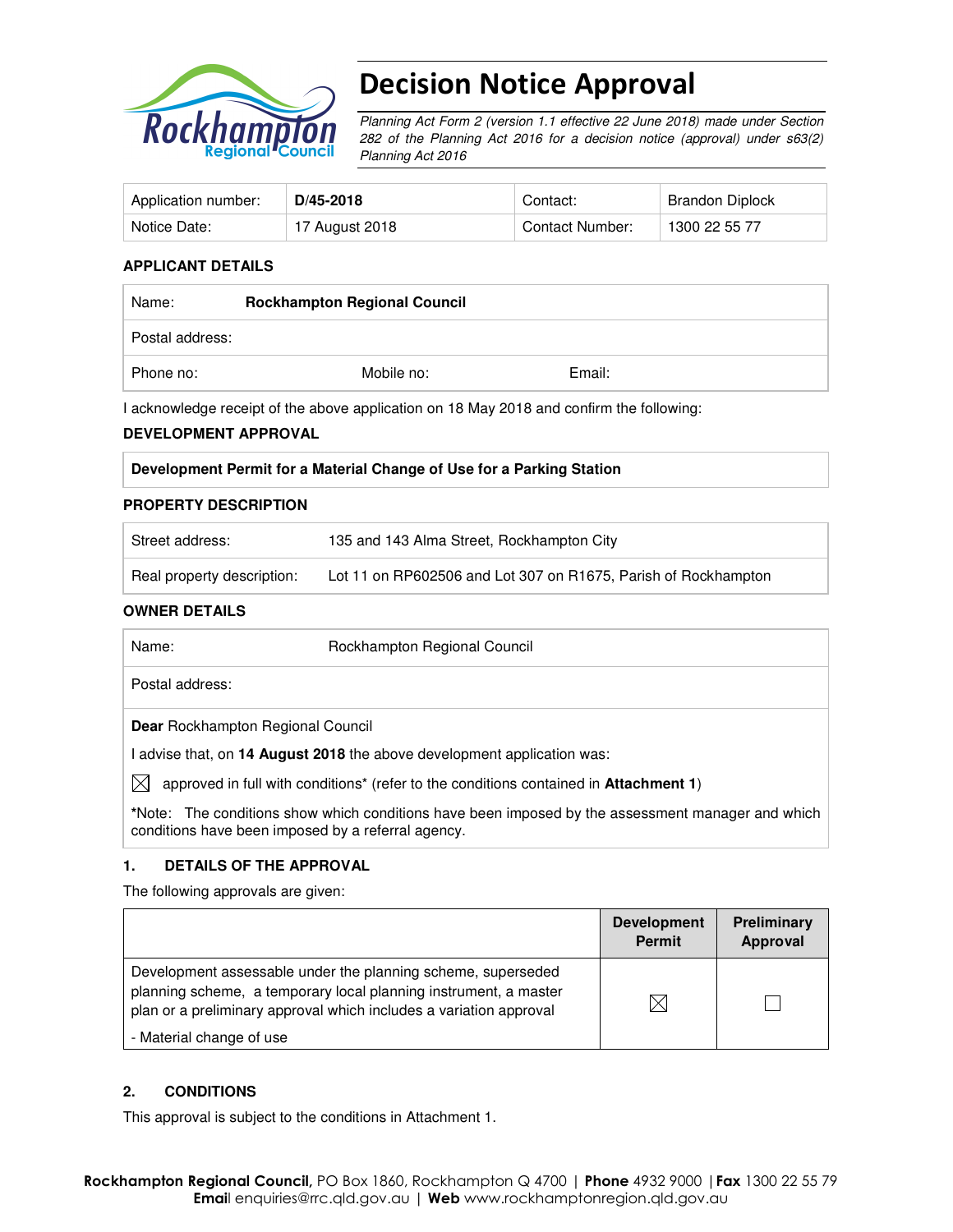### **3. FURTHER DEVELOPMENT PERMITS REQUIRED**

Please be advised that the following development permits are required to be obtained before the development can be carried out:

| Type of development permit required | Subject of the required development permit |
|-------------------------------------|--------------------------------------------|
| <b>Operational Works</b>            | Access and Parking Works                   |
|                                     | Sewerage Works                             |
|                                     | <b>Stormwater Works</b>                    |
|                                     | Site Works                                 |
| 4.<br><b>SUBMISSIONS</b>            | NIL                                        |

#### **5. REFERRAL AGENCIES** NIL

#### **6. THE APPROVED PLANS**

**The approved development must be completed and maintained generally in accordance with the approved drawings and documents:** 

| <b>Plan/Document Name</b>                  | <b>Plan/Document Reference</b> | Dated       |
|--------------------------------------------|--------------------------------|-------------|
| Overall Layout, Typical Sections & Details | 2018-088-01 Rev A              | 5 July 2018 |
| General Layout Plan                        | 2018-088-03 Rev A              | 5 July 2018 |
| Stormwater Management Plan                 |                                | May 2018    |

#### **7. CURRENCY PERIOD FOR THE APPROVAL (s.85 of the Planning Act)**

The standard currency periods stated in section 85 of Planning Act 2016 apply to each aspect of development in this approval, if not stated in the conditions of approval attached.

### **8. STATEMENT OF REASONS**

| Description of the<br>development      | The proposed development is for Material Change of Use for a Parking<br>Station                                                                                                                                                                                                                                                                                 |  |
|----------------------------------------|-----------------------------------------------------------------------------------------------------------------------------------------------------------------------------------------------------------------------------------------------------------------------------------------------------------------------------------------------------------------|--|
| <b>Reasons for Decision</b>            | The proposal is designed to temporarily relieve the existing demand on<br>a)<br>car parking space for businesses and visitors within the Rockhampton<br><b>Central Business District;</b>                                                                                                                                                                       |  |
|                                        | The proposal has included extensive landscaping to soften any physical<br>b)<br>or visual impacts, ensuring the amenity of the surrounding area is<br>maintained:                                                                                                                                                                                               |  |
|                                        | The proposed use does not compromise the strategic framework in the<br>C)<br>Rockhampton Region Planning Scheme 2015;                                                                                                                                                                                                                                           |  |
|                                        | Assessment of the development against the relevant zone purpose,<br>d)<br>planning scheme codes and planning scheme policies demonstrates<br>that the proposed development will not cause significant adverse<br>impacts on the surrounding natural environment, built environment and<br>infrastructure, community facilities, or local character and amenity; |  |
|                                        | The proposed development does not compromise the relevant State<br>e)<br>Planning Policy; and                                                                                                                                                                                                                                                                   |  |
|                                        | f<br>On balance, the application should be approved because the<br>circumstances favour Council exercising its discretion to approve the<br>application even though the development does not comply with an<br>aspect of the assessment benchmarks.                                                                                                             |  |
| <b>Assessment</b><br><b>Benchmarks</b> | The proposed development was assessed against the following assessment<br>benchmarks:                                                                                                                                                                                                                                                                           |  |
|                                        | <b>Strategic Framework</b>                                                                                                                                                                                                                                                                                                                                      |  |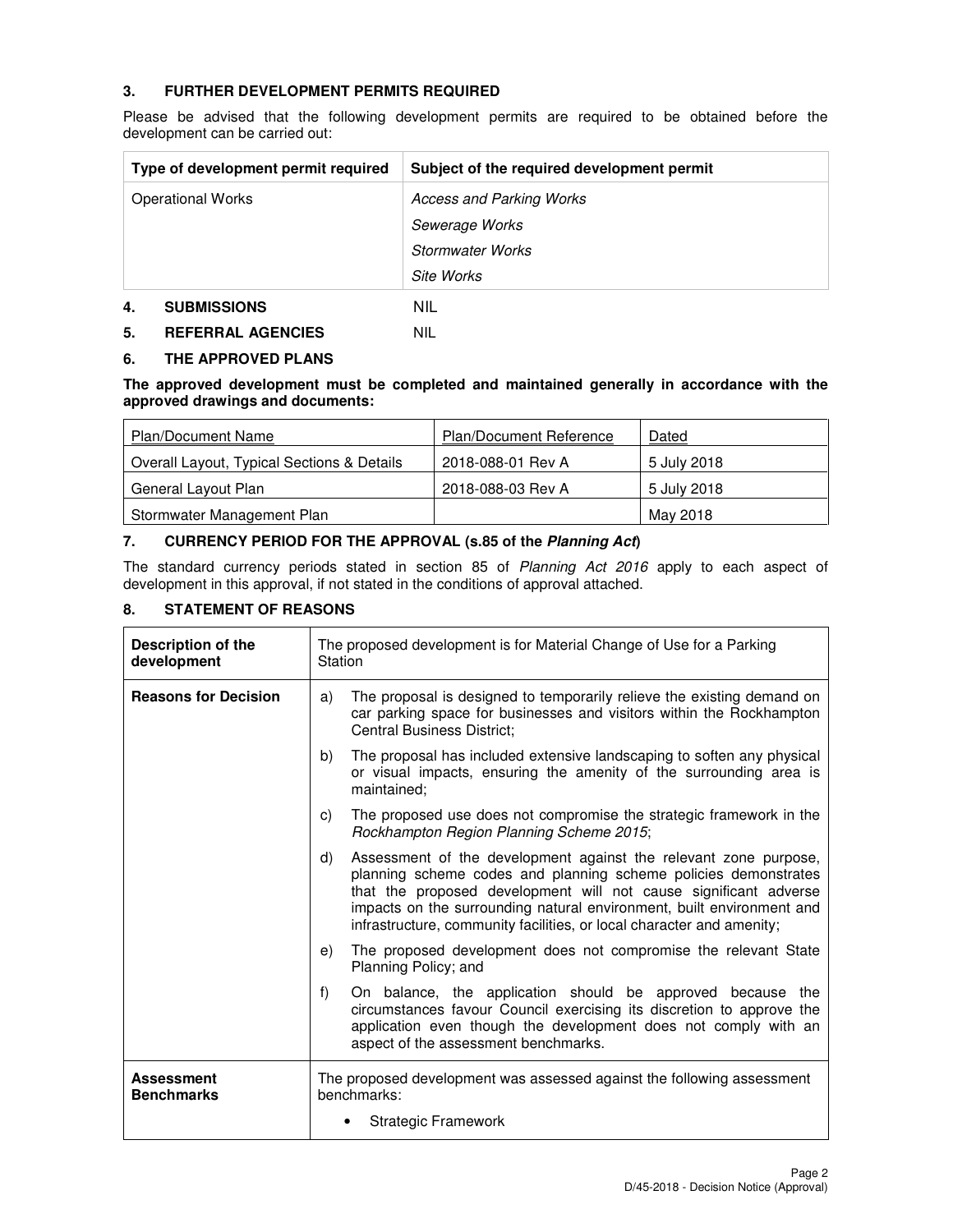|                                                    | Principal Centre Zone Code;<br>Access, Parking and Transport Code;                                                                                    |                                                                                                                                                                                                                                                                                                                                                                                              |  |
|----------------------------------------------------|-------------------------------------------------------------------------------------------------------------------------------------------------------|----------------------------------------------------------------------------------------------------------------------------------------------------------------------------------------------------------------------------------------------------------------------------------------------------------------------------------------------------------------------------------------------|--|
|                                                    |                                                                                                                                                       |                                                                                                                                                                                                                                                                                                                                                                                              |  |
|                                                    | Landscape Code; and                                                                                                                                   |                                                                                                                                                                                                                                                                                                                                                                                              |  |
|                                                    | Stormwater Management Code.                                                                                                                           |                                                                                                                                                                                                                                                                                                                                                                                              |  |
| <b>Compliance with</b><br>assessment<br>benchmarks | The development was assessed against all of the assessment benchmarks<br>listed above and complies with all of these with the exception listed below. |                                                                                                                                                                                                                                                                                                                                                                                              |  |
|                                                    | <b>Assessment</b><br><b>Benchmark</b>                                                                                                                 | Reasons for the approval despite non-<br>compliance with benchmark                                                                                                                                                                                                                                                                                                                           |  |
|                                                    | Landscape Code                                                                                                                                        | The proposal has incorporated shade trees at a<br>rate of one (1) tree per six (6) parking spaces for<br>all double sided parallel bays. In addition to this, a<br>total of $171m^2$ of the site has been designated as<br>landscaping areas. The proposed landscaping is<br>considered acceptable given that it will ensure any<br>physical or visual impacts are reduced or<br>eliminated. |  |
| <b>Matters prescribed by</b>                       | The State Planning Policy - Part E;<br>$\bullet$                                                                                                      |                                                                                                                                                                                                                                                                                                                                                                                              |  |
| regulation                                         | The Central Queensland Regional Plan;                                                                                                                 |                                                                                                                                                                                                                                                                                                                                                                                              |  |
|                                                    | The Rockhampton Region Planning Scheme 2015;                                                                                                          |                                                                                                                                                                                                                                                                                                                                                                                              |  |
|                                                    |                                                                                                                                                       | Surrounding use of adjacent premises in terms of commensurate and<br>consistent development form; and                                                                                                                                                                                                                                                                                        |  |
|                                                    | application.                                                                                                                                          | The common material, being the material submitted with the                                                                                                                                                                                                                                                                                                                                   |  |

## **9. APPEAL RIGHTS**

The rights of an applicant to appeal to a tribunal or the Planning and Environment Court against a decision about a development application are set out in chapter 6, part 1 of the Planning Act 2016. There may also be a right to make an application for a declaration by a tribunal (see chapter 6, part 2 of the Planning Act 2016).

## Appeal by an applicant

An applicant for a development application may appeal to the Planning and Environment Court against the following:

- the refusal of all or part of the development application
- a provision of the development approval
- the decision to give a preliminary approval when a development permit was applied for
- a deemed refusal of the development application.

An applicant may also have a right to appeal to the Development tribunal. For more information, see schedule 1 of the Planning Act 2016.

The timeframes for starting an appeal in the Planning and Environment Court are set out in section 229 of the Planning Act 2016.

**Attachment 2** is an extract from the Planning Act 2016 that sets out the applicant's appeal rights and the appeal rights of a submitter.

## **10. WHEN THE DEVELOPMENT APPROVAL TAKES EFFECT**

This development approval takes effect:

From the time the decision notice is given  $-$  if there is no submitter and the applicant does not appeal the decision to the court.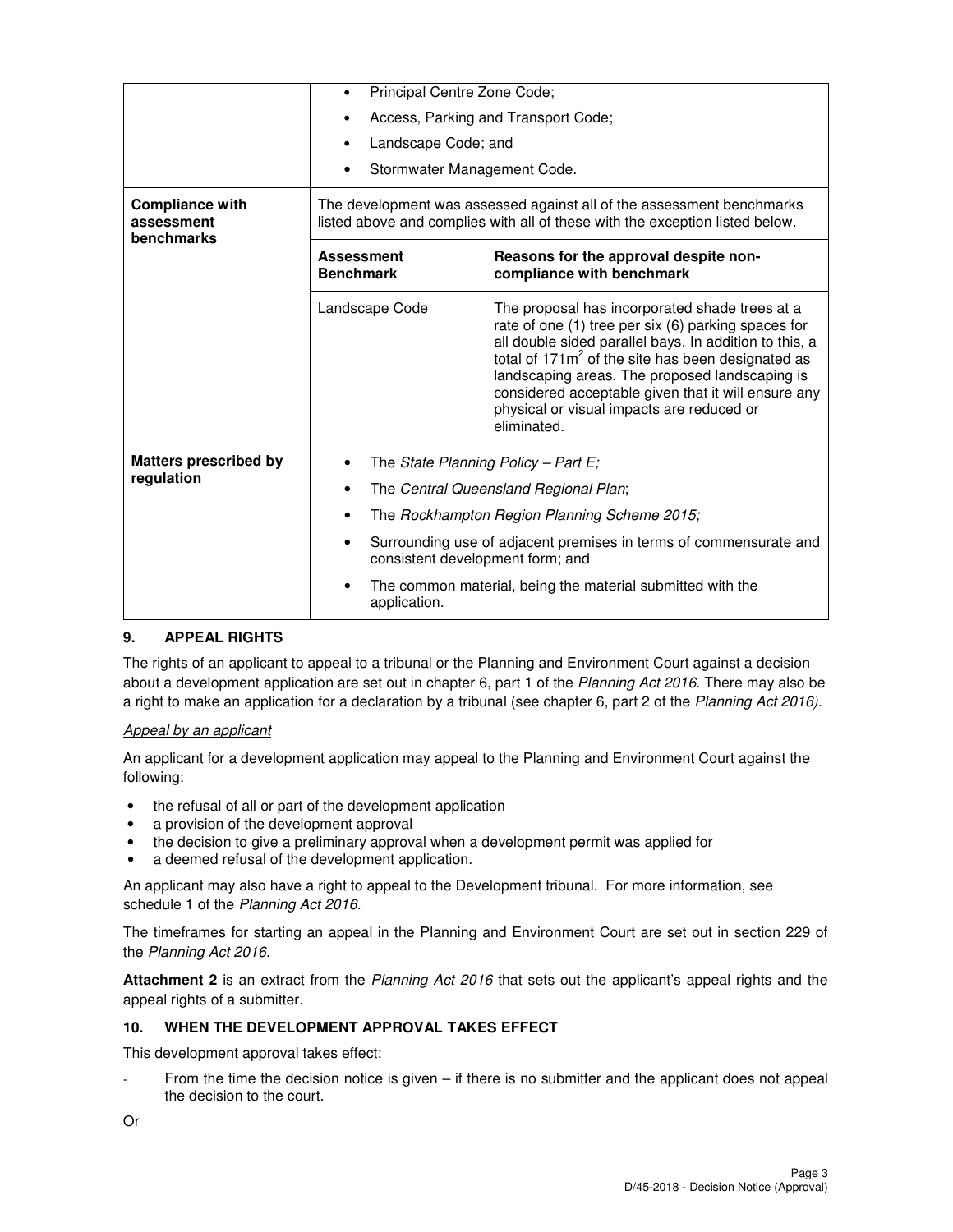- When the submitter's appeal period ends – if there is a submitter and the applicant does not appeal the decision to the court.

Or

- Subject to the decision of the court, when the appeal is finally decided – if an appeal is made to the court.

#### **11. ASSESSMENT MANAGER**

| Tarnya Fitzgibbon<br>Name:<br>Date: 17 August 2018<br>Signature:<br><b>COORDINATOR</b><br><b>DEVELOPMENT ASSESSMENT</b> |  |
|-------------------------------------------------------------------------------------------------------------------------|--|
|-------------------------------------------------------------------------------------------------------------------------|--|

#### **Attachment 1 – Conditions of the approval**

**Part 1 – Conditions imposed by the assessment manager** [Note: where a condition is imposed about infrastructure under Chapter 4 of the Planning Act 2016, the relevant provision of the Act under which this condition was imposed must be specified.]

#### **Attachment 2—Extract on appeal rights**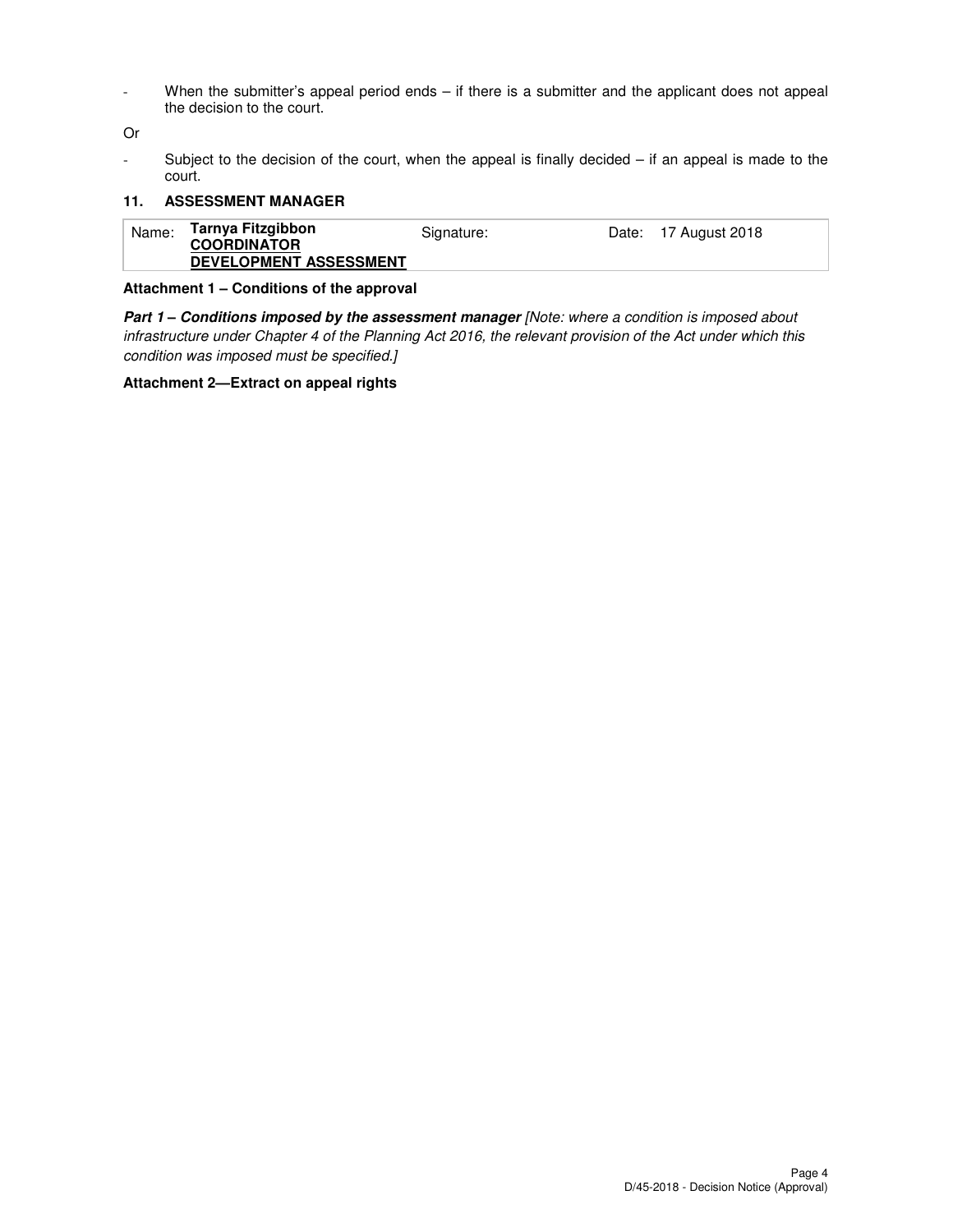

## **Attachment 1 – Part 1 Rockhampton Regional Council Conditions**

Planning Act 2016

- 1.0 ADMINISTRATION
- 1.1 The Developer and his employee, agent, contractor or invitee is responsible for ensuring compliance with the conditions of this development approval.
- 1.2 Where these Conditions refer to "Council" in relation to requiring Council to approve or to be satisfied as to any matter, or conferring on the Council a function, power or discretion, that role may be fulfilled in whole or in part by a delegate appointed for that purpose by the Council.
- 1.3 All conditions, works, or requirements of this development approval must be undertaken, completed, and be accompanied by a Compliance Certificate for any operational works required by this development approval:
	- 1.3.1 to Council's satisfaction;
	- 1.3.2 at no cost to Council; and
	- 1.3.3 prior to the commencement of the use,

unless otherwise stated.

- 1.4 The following further Development Permits must be obtained prior to the commencement of any works associated with their purposes:
	- 1.4.1 Operational Works:
		- (i) Access and Parking Works;
		- (ii) Stormwater Works;
		- (iii) Sewerage Works; and
		- (iv) Site Works
- 1.5 All works must be designed, constructed and maintained in accordance with the relevant Council policies, guidelines and standards, unless otherwise stated.
- 1.6 All engineering drawings/specifications, design and construction works must be in accordance with the requirements of the relevant Australian Standards and must be approved, supervised and certified by a Registered Professional Engineer of Queensland.
- 1.7 Lot 11 on RP602506 and Lot 307 on R1675 must be amalgamated and registered as one lot prior to the commencement of the use.

#### 2.0 APPROVED PLANS AND DOCUMENTS

2.1 The approved development must be completed and maintained generally in accordance with the approved plans and documents, except where amended by any condition of this development approval:

| <b>Plan/Document Name</b>                  | Plan/Document Reference | Dated       |
|--------------------------------------------|-------------------------|-------------|
| Overall Layout, Typical Sections & Details | 2018-088-01 Rev A       | 5 July 2018 |
| General Layout Plan                        | 2018-088-03 Rev A       | 5 July 2018 |
| Stormwater Management Plan                 |                         | May 2018    |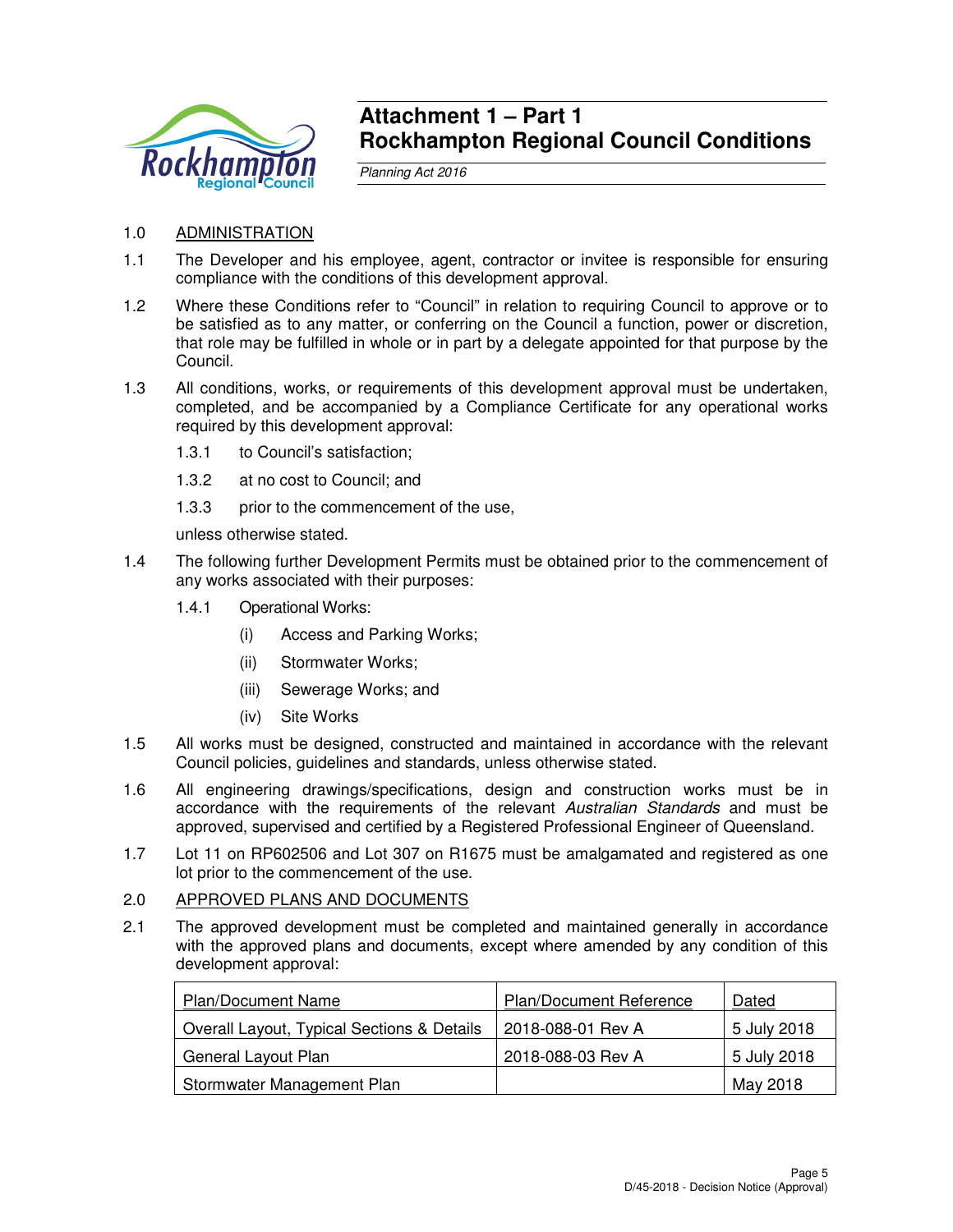- 2.2 Where there is any conflict between the conditions of this development approval and the details shown on the approved plans and documents, the conditions of this development approval must prevail.
- 2.3 Where conditions require the above plans or documents to be amended, the revised document(s) must be submitted for approval by Council prior to the submission of an application for a Development Permit for Operational Works.

## 3.0 ACCESS AND PARKING WORKS

- 3.1 A Development Permit for Operational Works (access and parking works) must be obtained prior to the commencement of any access and parking works on the development site.
- 3.2 All access and parking works must be designed and constructed in accordance with the approved plans (refer to condition 2.1), Capricorn Municipal Development Guidelines, Australian Standard AS2890 "Parking facilities" and the provisions of a Development Permit for Operational Works (access and parking works).
- 3.3 All car parking and access areas must be paved or sealed to Council's satisfaction. Design and construction must be in accordance with the provisions of a Development Permit for Operational Works (access and parking works).
- 3.4 The existing access from Alma Street to the development must be upgraded to comply with the requirements of the Capricorn Municipal Development Guidelines.
- 3.5 All vehicular access to and from the development must be via Alma Street only.
- 3.6 Any redundant vehicular crossovers must be replaced by Council standard kerb and channel.
- 3.7 All vehicles must ingress and egress the development in a forward gear.
- 3.8 Universal access parking spaces must be provided on-site in accordance with Australian Standard AS2890.6 "Parking facilities - Off-street parking for people with disabilities".
- 3.9 Any application for a Development Permit for Operational Works (access and parking works) must be accompanied by detailed and scaled plans, which demonstrate the turning movements/swept paths of the largest vehicle to access the development site.
- 3.10 All vehicle operations associated with the development must be directed by suitable directional, informative, regulatory or warning signs in accordance with Australian Standard AS1742.1 "Manual of uniform traffic control devices" and Australian Standard AS2890.1 "Parking facilities – Off-street car parking".
- 3.11 Road signage and pavement markings must be installed in accordance with Australian Standard AS1742.1 "Manual of uniform traffic control devices".

## 4.0 SEWERAGE WORKS

- 4.1 A Development Permit for Operational Works (sewerage works) must be obtained prior to the commencement of any sewerage works on the development site.
- 4.2 The existing sewer lines within Lot 11 are to be made redundant back to the access chamber located in the northern corner of Lot 11, near Bolsover Lane. Existing access chambers within the abandoned sections are to be removed.
- 4.3 The finished sewerage access chamber surface must be at a sufficient level to avoid ponding of stormwater above the top of the chamber. A heavy duty trafficable lid must be provided in the trafficable area.

## 5.0 STORMWATER WORKS

- 5.1 A Development Permit for Operational Works (stormwater works) must be obtained prior to the commencement of any stormwater works required by this development approval.
- 5.2 All stormwater drainage works must be designed and constructed in accordance with the approved plans (refer to condition 2.1), Queensland Urban Drainage Manual, Capricorn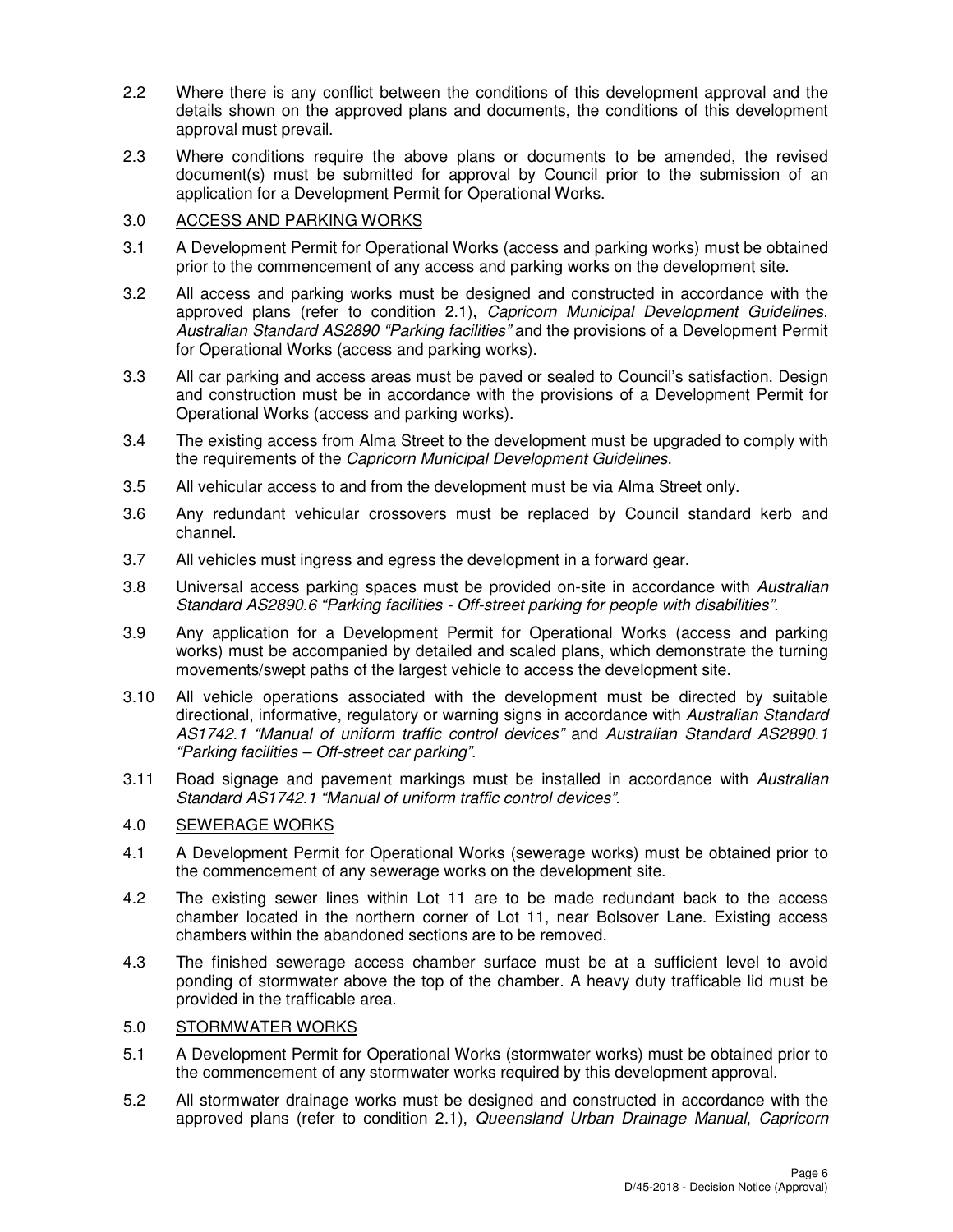Municipal Development Guidelines, sound engineering practice and the provisions of a Development Permit for Operational Works (stormwater works).

- 5.3 All stormwater must drain to a lawful point of discharge and must not adversely affect surrounding land or infrastructure in comparison to the pre-development conditions, including but not limited to blocking, altering or diverting existing stormwater runoff patterns or having the potential to cause damage to other infrastructure.
- 5.4 The development must not increase peak stormwater runoff for a selected range of storm events up to and including a one per cent (1%) Annual exceedance probability storm event, for the post-development conditions.
- 5.5 The installation of Stormwater treatment tanks must be in accordance with the manufacturer's specifications and all maintenance of the proposed stormwater treatment tanks must be the responsibility of the property owner or body corporate (if applicable).
- 5.6 The provision of water quality devices must ensure that the proposed development meets the stormwater management objectives identified in the State Planning Policy 2017.

### 6.0 SITE WORKS

- 6.1 A Development Permit for Operational Works (site works) must be obtained prior to the commencement of any site works on the development site.
- 6.2 Any application for a Development Permit for Operational Works (site works) must be accompanied by an earthworks plan that clearly identifies the following:
	- 6.2.1 the location of cut and/or fill;
	- 6.2.2 the type of fill to be used and the manner in which it is to be compacted;
	- 6.2.3 the quantum of fill to be deposited or removed and finished cut and/or fill levels;
	- 6.2.4 details of any proposed access routes that are intended to be used to transport fill to or from the development site; and
	- 6.2.5 the maintenance of access roads to and from the development site so that they are free of all cut and/or fill material and cleaned as necessary.
- 6.3 All earthworks must be undertaken in accordance with Australian Standard AS3798 "Guidelines on earthworks for commercial and residential developments".
- 6.4 Site works must be constructed such that they do not, at any time, in any way restrict, impair or change the natural flow of runoff water, or cause a nuisance or worsening to surrounding land or infrastructure.

## 7.0 LANDSCAPING WORKS

7.1 All landscaping must be established generally in accordance with the approved plans (refer to condition 2.1). The landscaping must be constructed and/or established within two (2) years from the date of completion.

#### 8.0 ASSET MANAGEMENT

- 8.1 Any alteration necessary to electricity, telephone, water mains, sewerage mains, and/or public utility installations resulting from the development or in connection with the development, must be undertaken and completed at no cost to Council.
- 8.2 Any damage to existing stormwater, water supply and sewerage infrastructure, kerb and channel, pathway or roadway (including removal of concrete slurry from public land and Council infrastructure), that occurs while any works are being carried out in association with this development approval must be repaired at full cost to the developer. This includes the reinstatement of any existing traffic signs or pavement markings that may have been removed or damaged.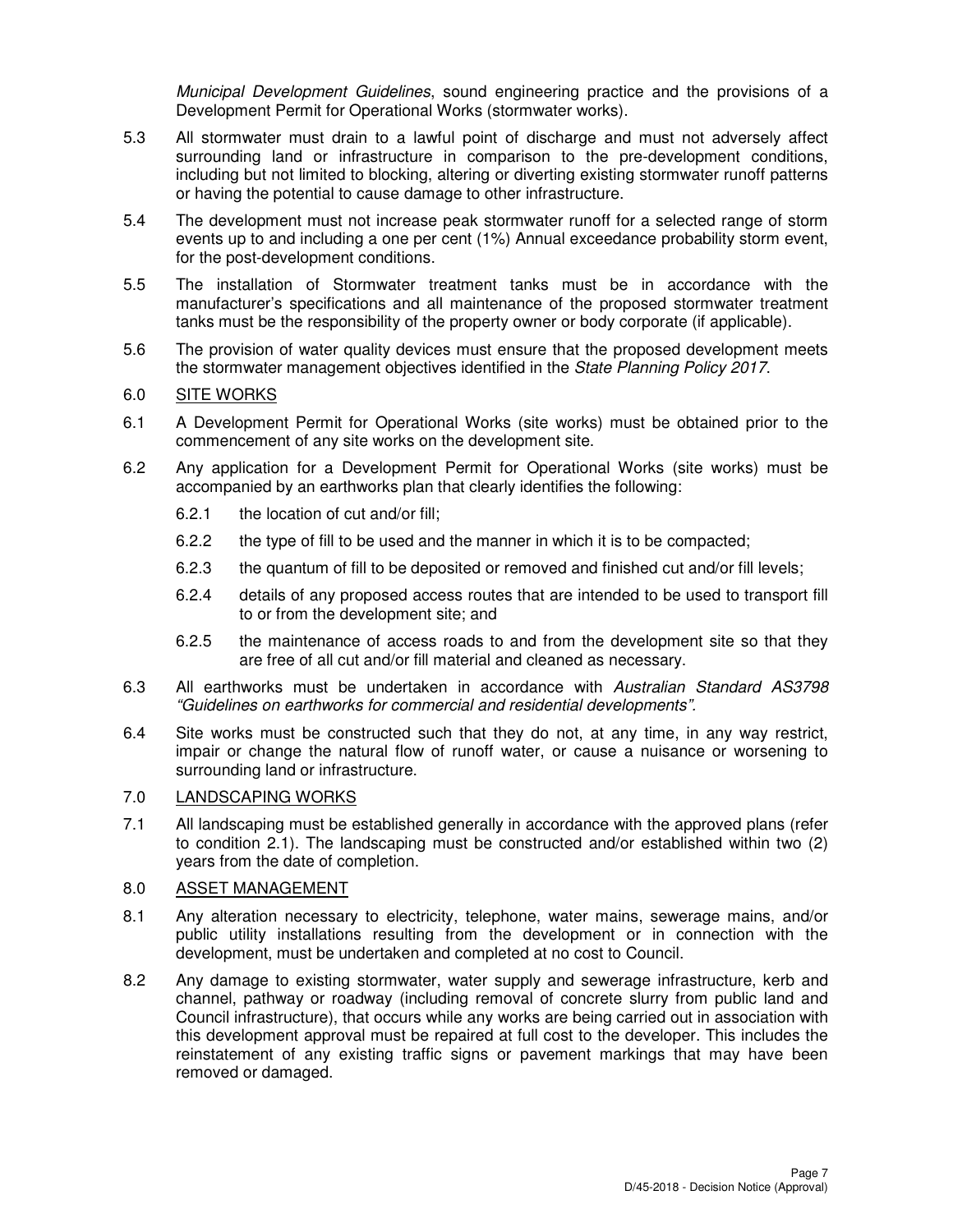#### 9.0 ENVIRONMENTAL

9.1 An Erosion Control and Stormwater Control Management Plan in accordance with the Capricorn Municipal Design Guidelines, must be implemented, monitored and maintained for the duration of the development works, and until all exposed soil areas are permanently stabilised (for example, turfed, hydromulched, concreted, landscaped). The plan must be available on-site for inspection by Council Officers whilst all works are being carried out.

### 10.0 ENVIRONMENTAL HEALTH

- 10.1 Any lighting devices associated with the development, such as sensory lighting, must be positioned on the development site and shielded so as not to cause glare or other nuisance to nearby residents and motorists. Night lighting must be designed, constructed and operated in accordance with Australian Standard AS4282 "Control of the obtrusive effects of outdoor lighting".
- 10.2 Noise emitted from the activity must not cause an environmental nuisance.

### 11.0 OPERATING PROCEDURES

11.1 All construction materials, waste, waste skips, machinery and contractors' vehicles must be located and stored or parked within the development site. Storage of materials or parking of construction machinery or contractors' vehicles must not occur within Alma Street or Bolsover Lane.

## ADVISORY NOTES

### NOTE 1. Aboriginal Cultural Heritage

It is advised that under section 23 of the Aboriginal Cultural Heritage Act 2003, a person who carries out an activity must take all reasonable and practicable measures to ensure the activity does not harm Aboriginal cultural heritage (the "cultural heritage duty of care"). Maximum penalties for breaching the duty of care are listed in the Aboriginal cultural heritage legislation. The information on Aboriginal cultural heritage is available on the Department of Aboriginal and Torres Strait Islander and Partnerships website www.datsip.qld.gov.au.

#### NOTE 2. General Environmental Duty

General environmental duty under the *Environmental Protection Act 1994* prohibits unlawful environmental nuisance caused by noise, aerosols, particles, dust, ash, fumes, light, odour or smoke beyond the boundaries of the development site during all stages of the development including earthworks, construction and operation.

#### NOTE 3. General Safety Of Public During Construction

The Work Health and Safety Act 2011 and Manual of Uniform Traffic Control Devices must be complied with in carrying out any construction works, and to ensure safe traffic control and safe public access in respect of works being constructed on a road.

### NOTE 4. Infrastructure Charges Notice

Council has resolved not to issue an Infrastructure Charges Notice for this development because the new infrastructure charges arising from the development are less than the credits applicable for the new development.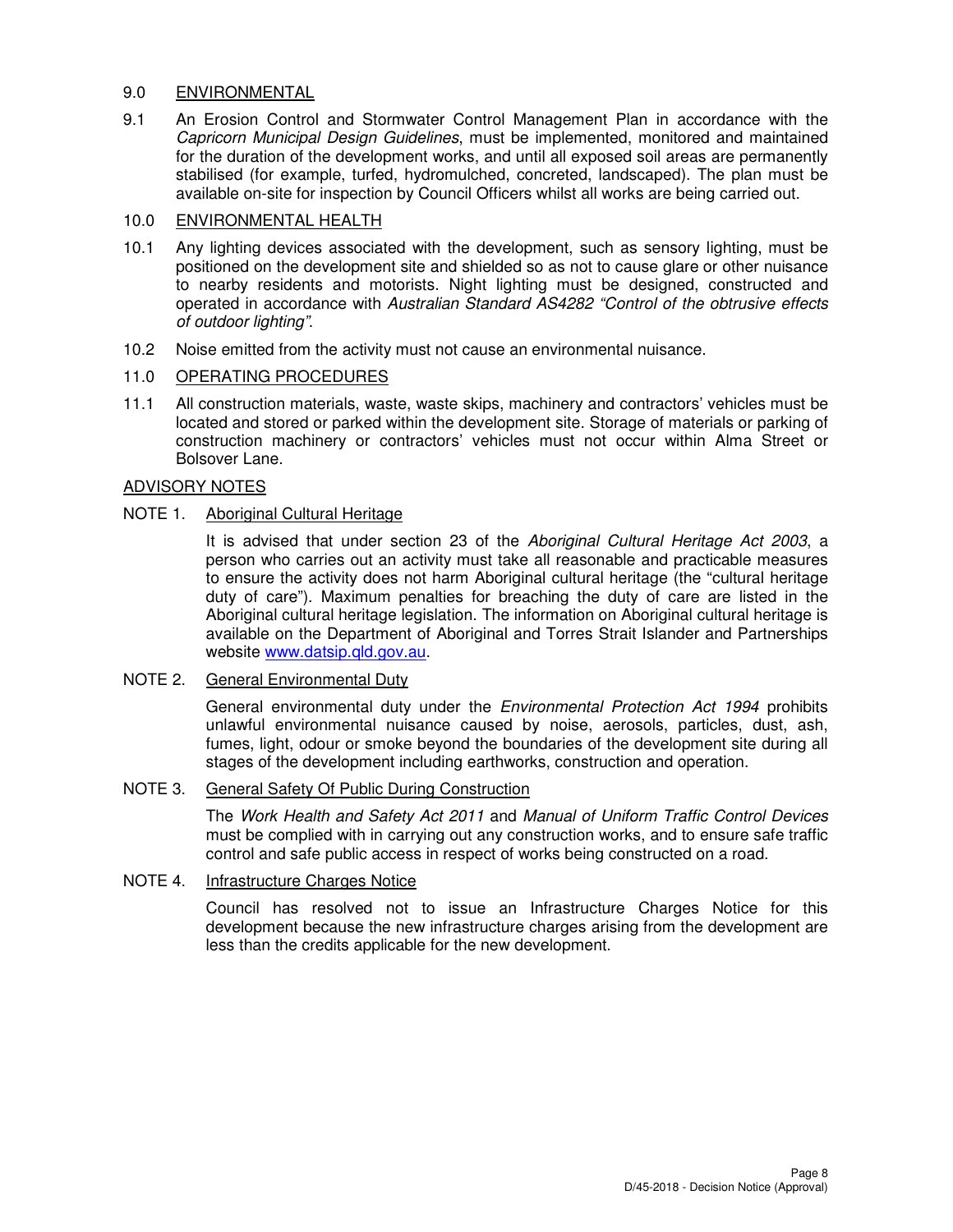

# **Attachment 2 - Appeal Rights**

PLANNING ACT 2016

The following is an extract from the Planning Act 2016 (Chapter 6)

#### **Appeal rights**

#### **229 Appeals to tribunal or P&E Court**

- (1) Schedule 1 states—
	- (a) matters that may be appealed to— (i) either a tribunal or the P&E Court; or (ii) only a tribunal; or (iii) only the P&E Court; and
	- (b) the person—
		- (i) who may appeal a matter (the **appellant**); and
		- (ii) who is a respondent in an appeal of the matter; and (iii) who is a co-respondent in an appeal of the matter; and
		- (iv) who may elect to be a co-respondent in an appeal of the matter.
- (2) An appellant may start an appeal within the appeal period.
- (3) The **appeal period** is—
	- (a) for an appeal by a building advisory agency—10 business days after a decision notice for the decision is given to the agency or
	- (b) for an appeal against a deemed refusal—at any time after the deemed refusal happens; or
	- (c) for an appeal against a decision of the Minister, under chapter 7, part 4, to register premises or to renew the registration of premises—20 business days after a notice is published under section 269(3)(a) or (4); or
	- (d) for an appeal against an infrastructure charges notice— 20 business days after the infrastructure charges notice is given to the person; or
	- (e) for an appeal about a deemed approval of a development application for which a decision notice has not been given—30 business days after the applicant gives the deemed approval notice to the assessment manager; or
	- (f) for any other appeal—20 business days after a notice of the decision for the matter, including an enforcement notice, is given to the person.
	- Note—

See the P&E Court Act for the court's power to extend the appeal period.

- (4) Each respondent and co-respondent for an appeal may be heard in the appeal.
- (5) If an appeal is only about a referral agency's response, the assessment manager may apply to the tribunal or P&E Court to withdraw from the appeal.
- (6) To remove any doubt, it is declared that an appeal against an infrastructure charges notice must not be about—
	- (a) the adopted charge itself; or
	- (b) for a decision about an offset or refund—
		- (i) the establishment cost of trunk infrastructure identified in a LGIP; or
		- (ii) the cost of infrastructure decided using the method
- included in the local government's charges resolution. **230 Notice of appeal**
- (1) An appellant starts an appeal by lodging, with the registrar of the tribunal or P&E Court, a notice of appeal that—
	- (a) is in the approved form; and
	- (b) succinctly states the grounds of the appeal.
- (2) The notice of appeal must be accompanied by the required fee.
- (3) The appellant or, for an appeal to a tribunal, the registrar must, within the service period, give a copy of the notice of appeal to—
- (a) the respondent for the appeal; and
- (b) each co-respondent for the appeal; and
- (c) for an appeal about a development application under schedule 1, table 1, item 1—each principal submitter for the development application; and
- (d) for an appeal about a change application under schedule 1, table 1, item 2—each principal submitter for the change application; and
- (e) each person who may elect to become a co-respondent for the appeal, other than an eligible submitter who is not a principal submitter in an appeal under paragraph  $(c)$  or  $(d)$ ; and
- (f) for an appeal to the P&E Court—the chief executive; and
- (g) for an appeal to a tribunal under another Act—any other person who the registrar considers appropriate.
- (4) The **service period** is—
	- (a) if a submitter or advice agency started the appeal in the P&E Court—2 business days after the appeal is started; or
	- (b) otherwise—10 business days after the appeal is started.
- (5) A notice of appeal given to a person who may elect to be a co-respondent must state the effect of subsection
- (6) A person elects to be a co-respondent by filing a notice of election, in the approved form, within 10 business days after the notice of appeal is given to the person*.*
- **231 Other appeals**
- (1) Subject to this chapter, schedule 1 and the P&E Court Act, unless the Supreme Court decides a decision or other matter under this Act is affected by jurisdictional error, the decision or matter is non-appealable.
- (2) The Judicial Review Act 1991, part 5 applies to the decision or matter to the extent it is affected by jurisdictional error.
- (3) A person who, but for subsection (1) could have made an application under the Judicial Review Act 1991 in relation to the decision or matter, may apply under part 4 of that Act for a statement of reasons in relation to the decision or matter.
- (4) In this section— **decision** includes—
	- (a) conduct engaged in for the purpose of making a decision; and
	- (b) other conduct that relates to the making of a decision; and
	- (c) the making of a decision or the failure to make a decision; and
	- (d) a purported decision; and
	- (e) a deemed refusal.

**non-appealable**, for a decision or matter, means the decision or matter—

- (a) is final and conclusive; and
- (b) may not be challenged, appealed against, reviewed, quashed, set aside or called into question in any other way under the Judicial Review Act 1991 or otherwise, whether by the Supreme Court, another court, a tribunal or another entity; and
- (c) is not subject to any declaratory, injunctive or other order of the Supreme Court, another court, a tribunal or another entity on any ground.

#### **232 Rules of the P&E Court**

- (1) A person who is appealing to the P&E Court must comply with the rules of the court that apply to the appeal.
- (2) However, the P&E Court may hear and decide an appeal even if the person has not complied with rules of the P&E Court.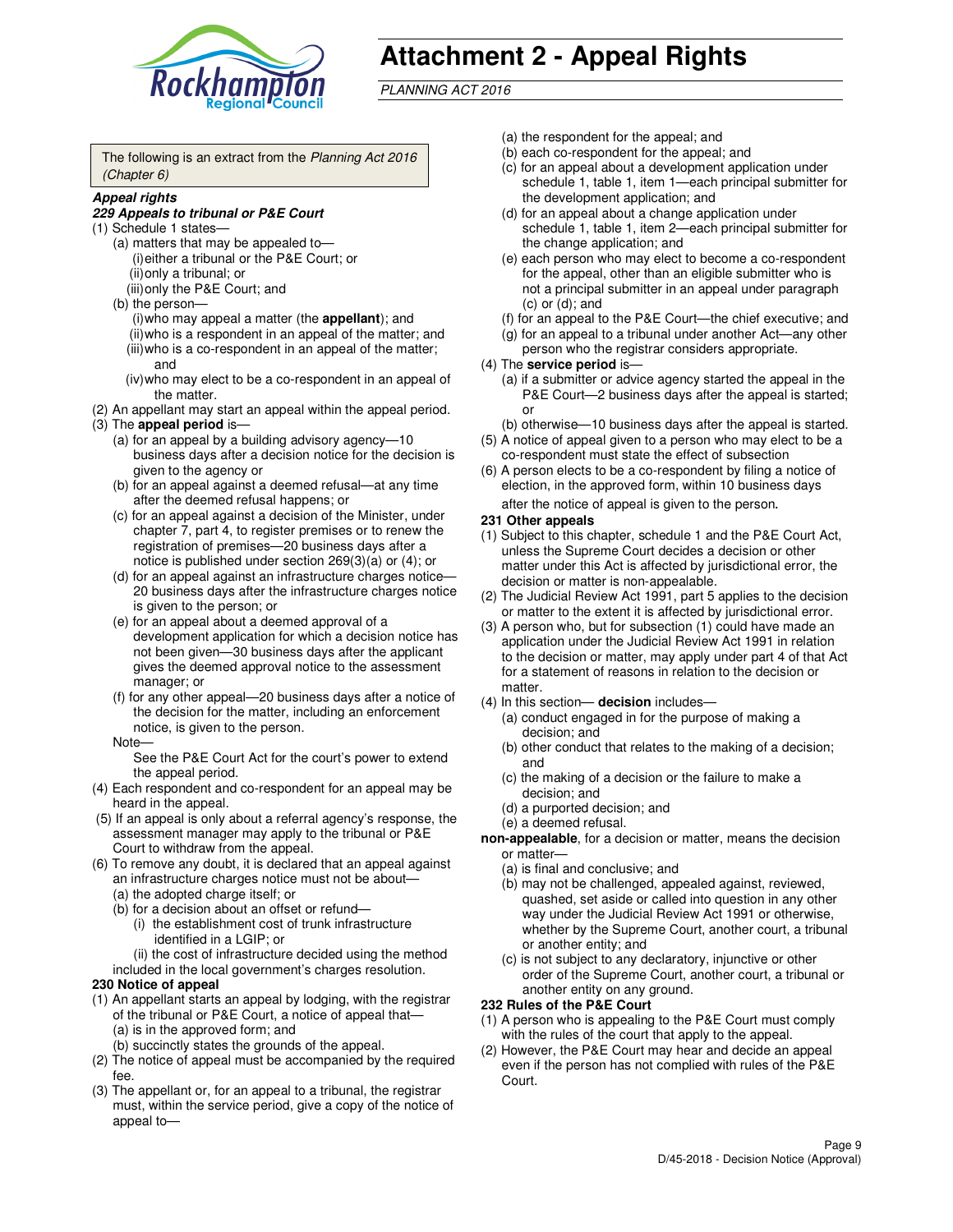

## **Appeal Rights**

PLANNING ACT 2016

## **Schedule 1**

## **Appeals section 229**

#### **1 Appeal rights and parties to appeals**

- (1) Table 1 states the matters that may be appealed to—(a) the P&E court; or (b) a tribunal.
- (2) However, table 1 applies to a tribunal only if the matter involves—
	- (a) the refusal, or deemed refusal of a development application, for—
	- (i) a material change of use for a classified building; or
	- (ii) operational work associated with building work, a retaining wall, or a tennis court; or
	- (b) a provision of a development approval for—
	- (i) a material change of use for a classified building; or
- (ii) operational work associated with building work, a retaining wall, or a tennis court; or
	- (c) if a development permit was applied for—the decision to give a preliminary approval for—
		- (i) a material change of use for a classified building; or
		- (ii) operational work associated with building work, a retaining wall, or a tennis court; or
	- (d) a development condition if—
		- (i) the development approval is only for a material change of use that involves the use of a building classified under the Building Code as a class 2 building; and
		- (ii) the building is, or is proposed to be, not more than 3 storeys; and
		- (iii) the proposed development is for not more than 60 sole-occupancy units; or
	- (e) a decision for, or a deemed refusal of, an extension application for a development approval that is only for a material change of use of a classified building; or
	- (f) a decision for, or a deemed refusal of, a change application for a development approval that is only for a material change of use of a classified building; or
	- (g) a matter under this Act, to the extent the matter relates to—
		- (i) the Building Act, other than a matter under that Act that may or must be decided by the Queensland Building and Construction Commission; or
		- (ii) the Plumbing and Drainage Act, part 4 or 5; or
	- (h) a decision to give an enforcement notice in relation to a matter under paragraphs (a) to (g); or
	- (i) a decision to give an infrastructure charges notice; or
	- (j) the refusal, or deemed refusal, of a conversion application; or
	- (k) a matter that, under another Act, may be appealed to the tribunal; or
	- (l) a matter prescribed by regulation.
- (3) Also, table 1 does not apply to a tribunal if the matter
	- involves—
	- (a) for a matter in subsection  $(2)(a)$  to  $(d)$ 
		- (i) a development approval for which the development application required impact assessment; and
		- (ii) a development approval in relation to which the assessment manager received a properly made submission for the development application; or
	- (b) a provision of a development approval about the identification or inclusion, under a variation approval, of a matter for the development.
- (4) Table 2 states the matters that may be appealed only to the P&E Court.
- (5) Table 3 states the matters that may be appealed only to the tribunal.
- (6) In each table—
	- (a) column 1 states the appellant in the appeal; and
	- (b) column 2 states the respondent in the appeal; and
	- (c) column 3 states the co-respondent (if any) in the appeal; and
	- (d) column 4 states the co-respondents by election (if any) in the appeal.
- $(7)$  If the chief executive receives a notice of appeal under section  $230(3)(f)$ , the chief executive may elect to be a corespondent in the appeal.

| Table 1<br>Appeals to the P&E Court and, for certain matters, to a tribunal                                                                                                                                                                                                                                                                    |                           |                                         |                                                       |  |
|------------------------------------------------------------------------------------------------------------------------------------------------------------------------------------------------------------------------------------------------------------------------------------------------------------------------------------------------|---------------------------|-----------------------------------------|-------------------------------------------------------|--|
| 1. Development applications<br>An appeal may be made against-<br>(a) the refusal of all or part of the development application; or<br>(b) the deemed refusal of the development application; or<br>(c) a provision of the development approval; or<br>(d) if a development permit was applied for—the decision to give a preliminary approval. |                           |                                         |                                                       |  |
| Column 2<br>Column 3<br>Column 4<br>Column 1                                                                                                                                                                                                                                                                                                   |                           |                                         |                                                       |  |
| Appellant                                                                                                                                                                                                                                                                                                                                      | Respondent                | Co-respondent                           | Co-respondent by election                             |  |
| (if any)<br>$($ if any $)$                                                                                                                                                                                                                                                                                                                     |                           |                                         |                                                       |  |
| The applicant                                                                                                                                                                                                                                                                                                                                  | The assessment<br>manager | If the appeal is about<br>a concurrence | 1 A concurrence agency that is<br>not a co-respondent |  |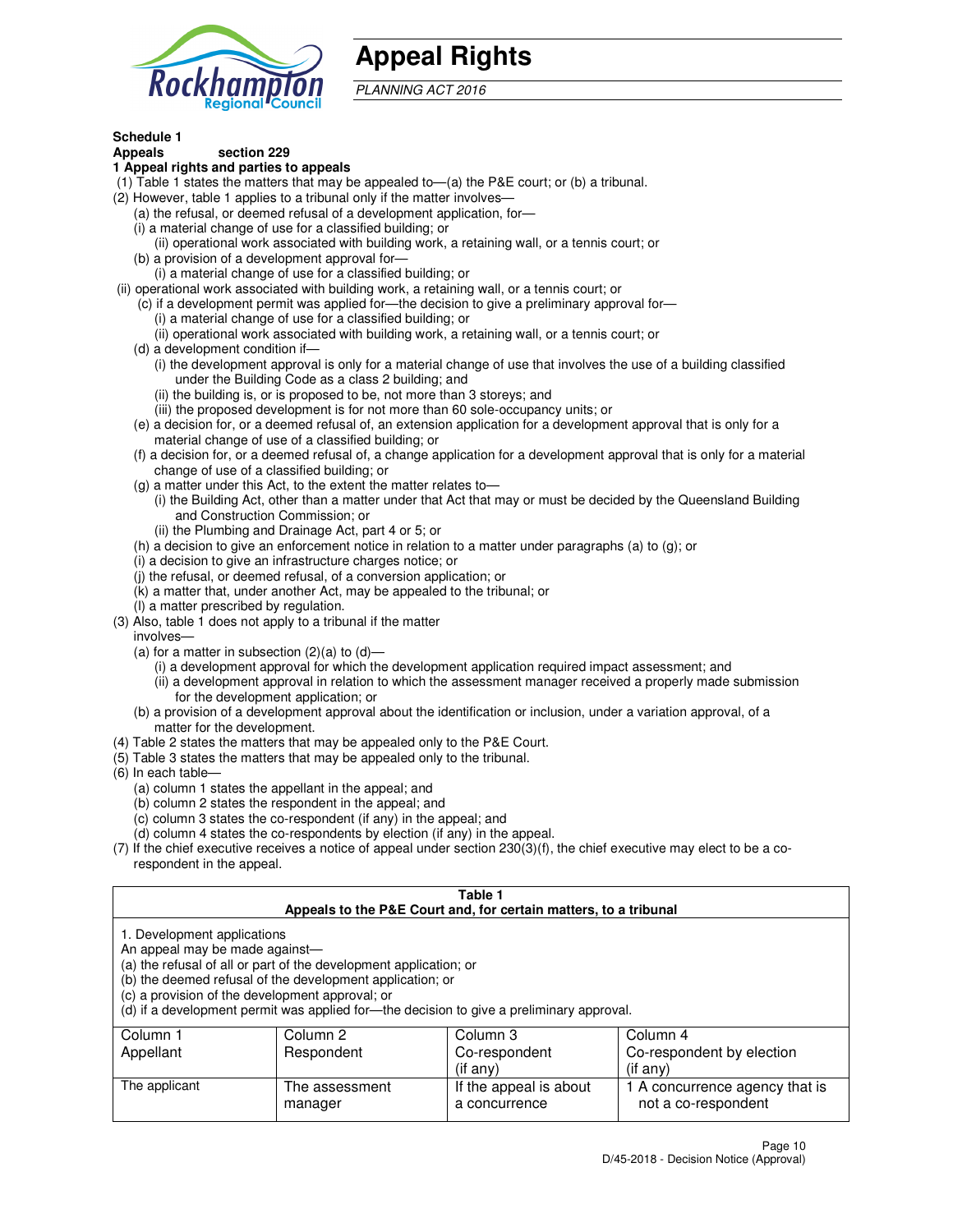| Table 1<br>Appeals to the P&E Court and, for certain matters, to a tribunal                                                                                                                             |                                   |                                                                 |                                                                                                                                                                                                                                                                                                                                                 |  |
|---------------------------------------------------------------------------------------------------------------------------------------------------------------------------------------------------------|-----------------------------------|-----------------------------------------------------------------|-------------------------------------------------------------------------------------------------------------------------------------------------------------------------------------------------------------------------------------------------------------------------------------------------------------------------------------------------|--|
| 2. Change applications                                                                                                                                                                                  |                                   | agency's referral<br>response-the<br>concurrence agency         | 2 If a chosen Assessment<br>manager is the respondent-<br>the prescribed assessment<br>manager<br>3 Any eligible advice agency for<br>the application<br>4 Any eligible submitter for the<br>application                                                                                                                                        |  |
| An appeal may be made against-<br>(b) a deemed refusal of a change application.                                                                                                                         |                                   |                                                                 | (a) a responsible entity's decision for a change application, other than a decision made by the P&E court; or                                                                                                                                                                                                                                   |  |
| Column 1<br>Appellant                                                                                                                                                                                   | Column <sub>2</sub><br>Respondent | Column <sub>3</sub><br>Co-respondent<br>(if any)                | Column 4<br>Co-respondent by election<br>(if any)                                                                                                                                                                                                                                                                                               |  |
| 1 The applicant<br>2 If the responsible<br>entity is the<br>assessment<br>manager-an<br>affected entity that<br>gave a pre-request<br>notice or response<br>notice                                      | The responsible<br>entity         | If an affected entity<br>starts the appeal-the<br>applicant     | 1 A concurrence agency for the<br>development application<br>2 If a chosen assessment<br>manager is the respondent-<br>the prescribed assessment<br>manager<br>3 A private certifier for the<br>development application<br>4 Any eligible advice agency for<br>the change application<br>5 Any eligible submitter for the<br>change application |  |
| 3. Extension applications<br>An appeal may be made against-<br>(a) the assessment manager's decision about an extension application; or<br>(b) a deemed refusal of an extension application.            |                                   |                                                                 |                                                                                                                                                                                                                                                                                                                                                 |  |
| Column 1<br>Appellant                                                                                                                                                                                   | Column <sub>2</sub><br>Respondent | Column <sub>3</sub><br>Co-respondent<br>(if any)                | Column 4<br>Co-respondent by election<br>(if any)                                                                                                                                                                                                                                                                                               |  |
| 1 The applicant<br>1<br>For a matter other<br>2<br>than a deemed<br>refusal of an<br>extension<br>application $-$ a<br>concurrence<br>agency, other than<br>the chief executive,<br>for the application | The assessment<br>manager         | If a concurrence<br>agency starts the<br>appeal - the applicant | If a chosen assessment<br>manager is the respondent $-$ the<br>prescribed assessment manager                                                                                                                                                                                                                                                    |  |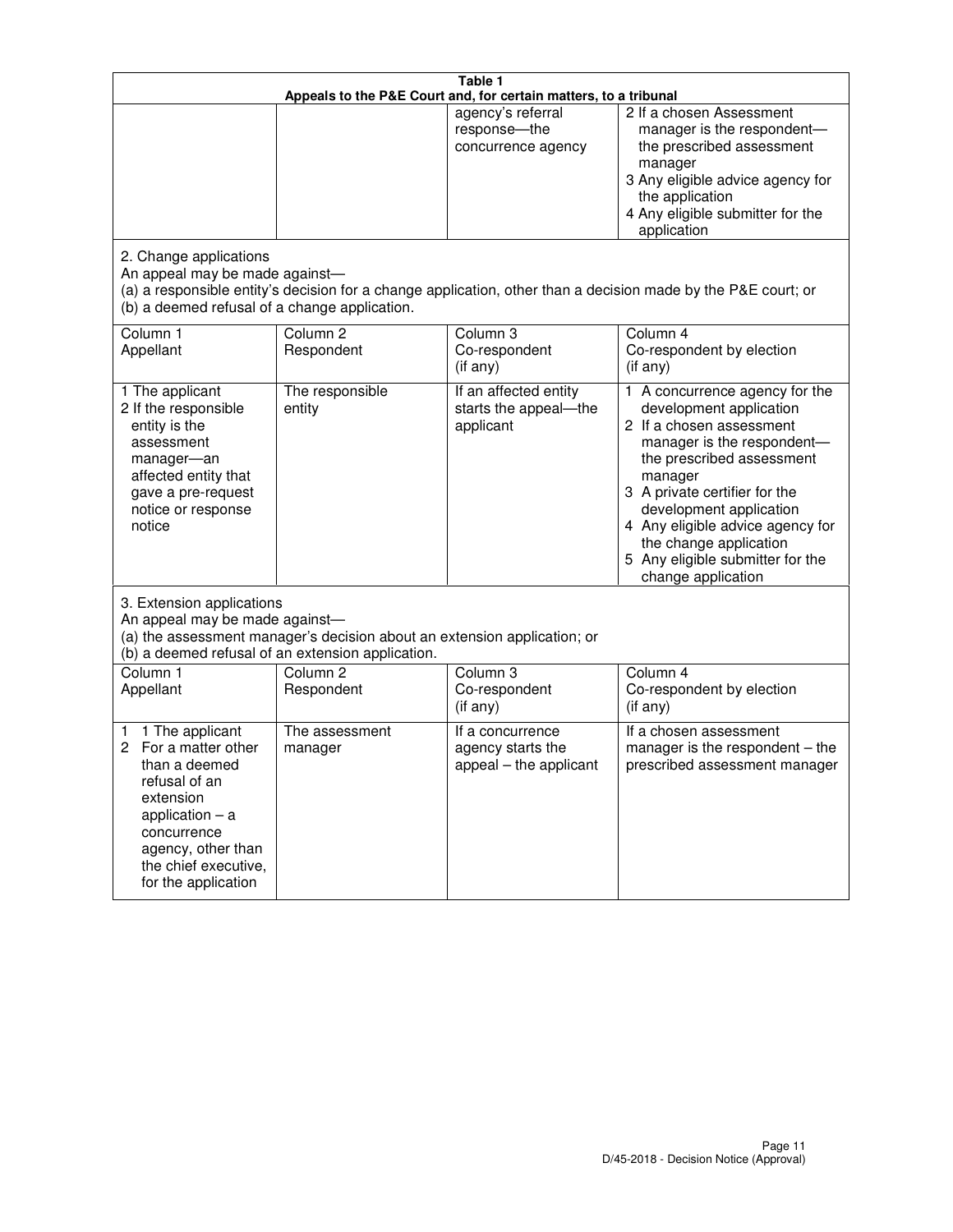#### **Table 1 Appeals to the P&E Court and, for certain matters, to a tribunal**

4. Infrastructure charges notices

An appeal may be made against an infrastructure charges notice on 1 or more of the following grounds

- a) The notice involved an error relating to
	- (i) The application of the relevant adopted charge; or

Examples of errors in applying an adopted charge –

- The incorrect application of gross floor area for a non-residential development
- Applying an incorrect 'use category', under a regulation, to the development
	- (i) The working out of extra demands, for section 120; or
	- (ii) An offset or refund; or
- b) The was no decision about an offset or refund; or
- c) If the infrastructure charges notice states a refund will be given the timing for giving the refund; or
- d) The amount of the charge is so unreasonable that no reasonable relevant local government could have imposed the amount.

| Column 1<br>Appellant                                    | Column 2<br>Respondent                                                    | Column 3<br>Co-respondent<br>$($ if any $)$ | Column 4<br>Co-respondent by election<br>$($ if any $)$ |
|----------------------------------------------------------|---------------------------------------------------------------------------|---------------------------------------------|---------------------------------------------------------|
| The person given the<br>Infrastructure charges<br>notice | The local government<br>that gave the<br>infrastructure charges<br>notice |                                             |                                                         |

5. Conversion applications

An appeal may be made against—

(a) the refusal of a conversion application; or

(b) a deemed refusal of a conversion application.

| Column 1<br>Appellant | Column 2<br>Respondent                                                  | Column 3<br>Co-respondent<br>$($ if any $)$ | Column 4<br>Co-respondent by election<br>$($ if any $)$ |  |
|-----------------------|-------------------------------------------------------------------------|---------------------------------------------|---------------------------------------------------------|--|
| The applicant         | The local government<br>to which the conversion<br>application was made |                                             |                                                         |  |

6. Enforcement notices

An appeal may be made against the decision to give an enforcement notice.

| Column 1<br>Appellant                      | Column 2<br>Respondent       | Column 3<br>Co-respondent<br>$($ if any $)$ | Column 4<br>Co-respondent by election<br>(if any)                                                                                                                          |
|--------------------------------------------|------------------------------|---------------------------------------------|----------------------------------------------------------------------------------------------------------------------------------------------------------------------------|
| The person given the<br>enforcement notice | The enforcement<br>authority |                                             | If the enforcement authority is<br>not the local government for<br>the premises in relation to which<br>the offence is alleged to have<br>happened-the local<br>government |

#### **Table 2 Appeals to the P&E Court only**

1. Appeals from tribunal

An appeal may be made against a decision of a tribunal, other than a decision under

section 252, on the ground of—

(a) an error or mistake in law on the part of the tribunal; or

(b) jurisdictional error.

| Column 1<br>Appellant                             | Column 2<br>Respondent                                    | Column 3<br>Co-respondent<br>(if any) | Column 4<br>Co-respondent by election<br>(if any) |
|---------------------------------------------------|-----------------------------------------------------------|---------------------------------------|---------------------------------------------------|
| A party to the<br>proceedings for the<br>decision | The other party to the<br>proceedings for the<br>decision | $\overline{\phantom{a}}$              |                                                   |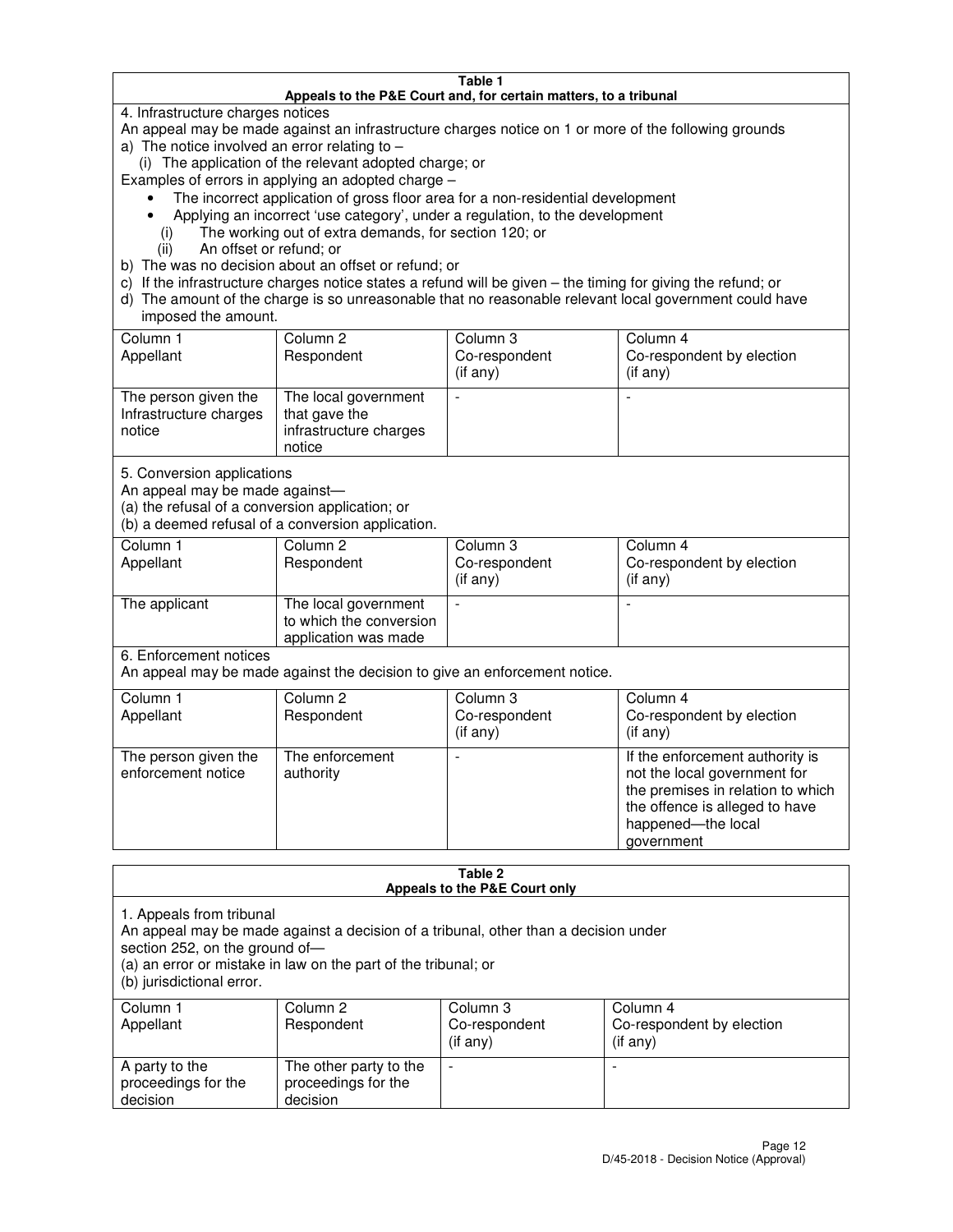#### **Table 2 Appeals to the P&E Court only**

2. Eligible submitter appeals

An appeal may be made against the decision to give a development approval, or an approval for a change application, to the extent that the decision relates to—

(a) any part of the development application for the development approval that required impact assessment; or (b) a variation request.

| Column 1<br>Appellant                                                                                                                                                                                                                                                                                                                                                                                              | Column <sub>2</sub><br>Respondent                                                                                          | Column 3<br>Co-respondent<br>(if any)                                                                                     | Column 4<br>Co-respondent by election<br>(i f any)   |
|--------------------------------------------------------------------------------------------------------------------------------------------------------------------------------------------------------------------------------------------------------------------------------------------------------------------------------------------------------------------------------------------------------------------|----------------------------------------------------------------------------------------------------------------------------|---------------------------------------------------------------------------------------------------------------------------|------------------------------------------------------|
| 1 For a development<br>application-an<br>eligible submitter for<br>the development<br>application<br>2 For a change<br>application-an<br>eligible submitter for<br>the change<br>application                                                                                                                                                                                                                       | 1 For a development<br>application-the<br>assessment<br>manager<br>2 For a change<br>application-the<br>responsible entity | 1 The applicant<br>2 If the appeal is<br>about a concurrence<br>agency's referral<br>response---the<br>concurrence agency | Another eligible<br>submitter for the<br>application |
| 3. Eligible submitter and eligible advice agency appeals<br>An appeal may be made against a provision of a development approval, or failure to<br>include a provision in the development approval, to the extent the matter relates to-<br>(a) any part of the development application or the change application, for the development approval, that<br>required impact assessment; or<br>(b) a variation request. |                                                                                                                            |                                                                                                                           |                                                      |
| Column 1<br>Appellant                                                                                                                                                                                                                                                                                                                                                                                              | Column <sub>2</sub><br>Respondent                                                                                          | Column 3<br>Co-respondent<br>(if any)                                                                                     | Column 4<br>Co-respondent by election<br>$(if$ any)  |
| 1 For a development<br>application-an<br>eligible submitter for<br>the development                                                                                                                                                                                                                                                                                                                                 | 1 For a development<br>application-the<br>assessment<br>manager                                                            | 1 The applicant<br>2 If the appeal is<br>about a concurrence<br>agency's referral                                         | Another eligible submitter for the<br>application    |

response—the concurrence agency

change application 4. Compensation claims

application 2 For a change application—an eligible submitter for

the change application 3 An eligible advice agency for the development application or

An appeal may be made against—

(a) a decision under section 32 about a compensation claim; or

2 For a change application—the responsible entity

(b) a decision under section 265 about a claim for compensation; or

(c) a deemed refusal of a claim under paragraph (a) or (b).

| Column 1<br>Appellant                      | Column 2<br>Respondent                                 | Column 3<br>Co-respondent<br>(if any) | Column 4<br>Co-respondent by election<br>$($ if any $)$ |
|--------------------------------------------|--------------------------------------------------------|---------------------------------------|---------------------------------------------------------|
| A person dissatisfied<br>with the decision | The local<br>government to which<br>the claim was made | -                                     |                                                         |
| 5. Registered premises                     |                                                        |                                       |                                                         |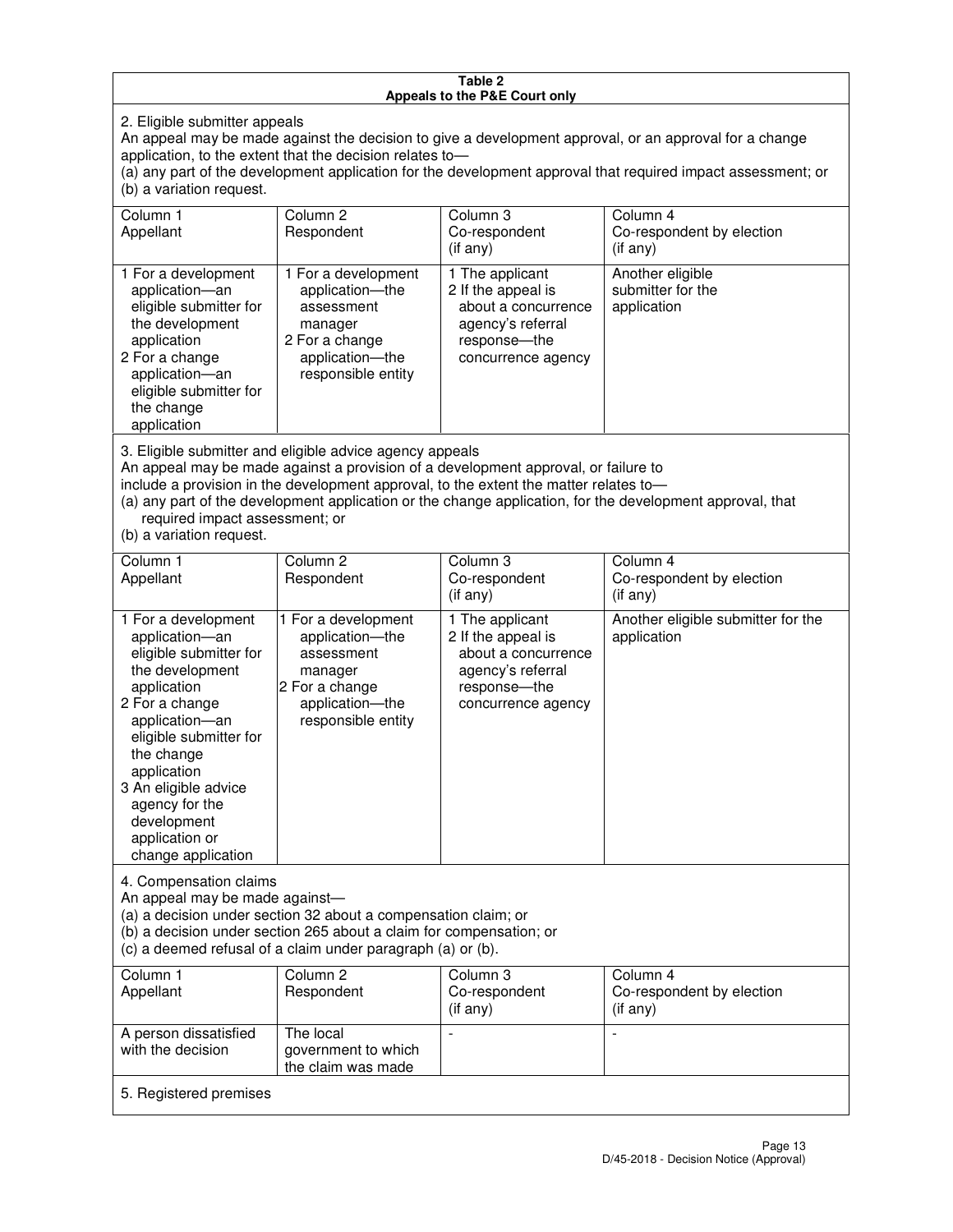| Table 2                                                                                                                                                                                                                                                                                                              |                                   |                                         |                                                                                                                                                                             |  |
|----------------------------------------------------------------------------------------------------------------------------------------------------------------------------------------------------------------------------------------------------------------------------------------------------------------------|-----------------------------------|-----------------------------------------|-----------------------------------------------------------------------------------------------------------------------------------------------------------------------------|--|
| Appeals to the P&E Court only<br>An appeal may be made against a decision of the Minister under chapter 7, part 4.                                                                                                                                                                                                   |                                   |                                         |                                                                                                                                                                             |  |
| Column 1                                                                                                                                                                                                                                                                                                             | Column <sub>2</sub>               | Column <sub>3</sub>                     | Column 4                                                                                                                                                                    |  |
| Appellant                                                                                                                                                                                                                                                                                                            | Respondent                        | Co-respondent<br>(if any)               | Co-respondent by election<br>(if any)                                                                                                                                       |  |
| 1 A person given a<br>decision notice about<br>the decision<br>2 If the decision is to<br>register premises or<br>renew the<br>registration of<br>premises-an owner<br>or occupier of<br>premises in the<br>affected area for the<br>registered premises<br>who is dissatisfied<br>with the decision                 | <b>The Minister</b>               | ÷,                                      | If an owner or occupier starts the<br>appeal – the owner of the<br>registered premises                                                                                      |  |
| 6. Local laws<br>An appeal may be made against a decision of a local government, or conditions applied,<br>under a local law about-<br>(a) the use of premises, other than a use that is the natural and ordinary consequence of prohibited<br>development; or<br>(b) the erection of a building or other structure. |                                   |                                         |                                                                                                                                                                             |  |
| Column 1<br>Appellant                                                                                                                                                                                                                                                                                                | Column 2<br>Respondent            | Column 3<br>Co-respondent<br>(if any)   | Column 4<br>Co-respondent by election<br>(if any)                                                                                                                           |  |
| A person who-<br>(a) applied for the<br>decision; and<br>(b) is dissatisfied with<br>the decision or<br>conditions.                                                                                                                                                                                                  | The local government              |                                         |                                                                                                                                                                             |  |
|                                                                                                                                                                                                                                                                                                                      |                                   | Table 3<br>Appeals to the tribunal only |                                                                                                                                                                             |  |
| 1. Building advisory agency appeals<br>An appeal may be made against giving a development approval for building work to the extent the building<br>work required code assessment against the building assessment provisions.                                                                                         |                                   |                                         |                                                                                                                                                                             |  |
| Column 1<br>Appellant                                                                                                                                                                                                                                                                                                | Column <sub>2</sub><br>Respondent | Column 3<br>Co-respondent<br>(if any)   | Column 4<br>Co-respondent by election<br>(if any)                                                                                                                           |  |
| A building advisory<br>agency for the<br>development application<br>related to the approval                                                                                                                                                                                                                          | The assessment<br>manager         | The applicant                           | 1 A concurrence agency for the<br>development application<br>related to the approval<br>2 A private certifier for the<br>development application<br>related to the approval |  |
| 3. Certain decisions under the Building Act and the Plumbing and Drainage Act<br>An appeal may be made against a decision under-<br>(a) the Building Act, other than a decision made by the Queensland Building and Construction Commission; or<br>(b) the Plumbing and Drainage Act, part 4 or 5.                   |                                   |                                         |                                                                                                                                                                             |  |
| Column 1<br>Appellant                                                                                                                                                                                                                                                                                                | Column <sub>2</sub><br>Respondent | Column 3<br>Co-respondent<br>(if any)   | Column 4<br>Co-respondent by election<br>(if any)                                                                                                                           |  |